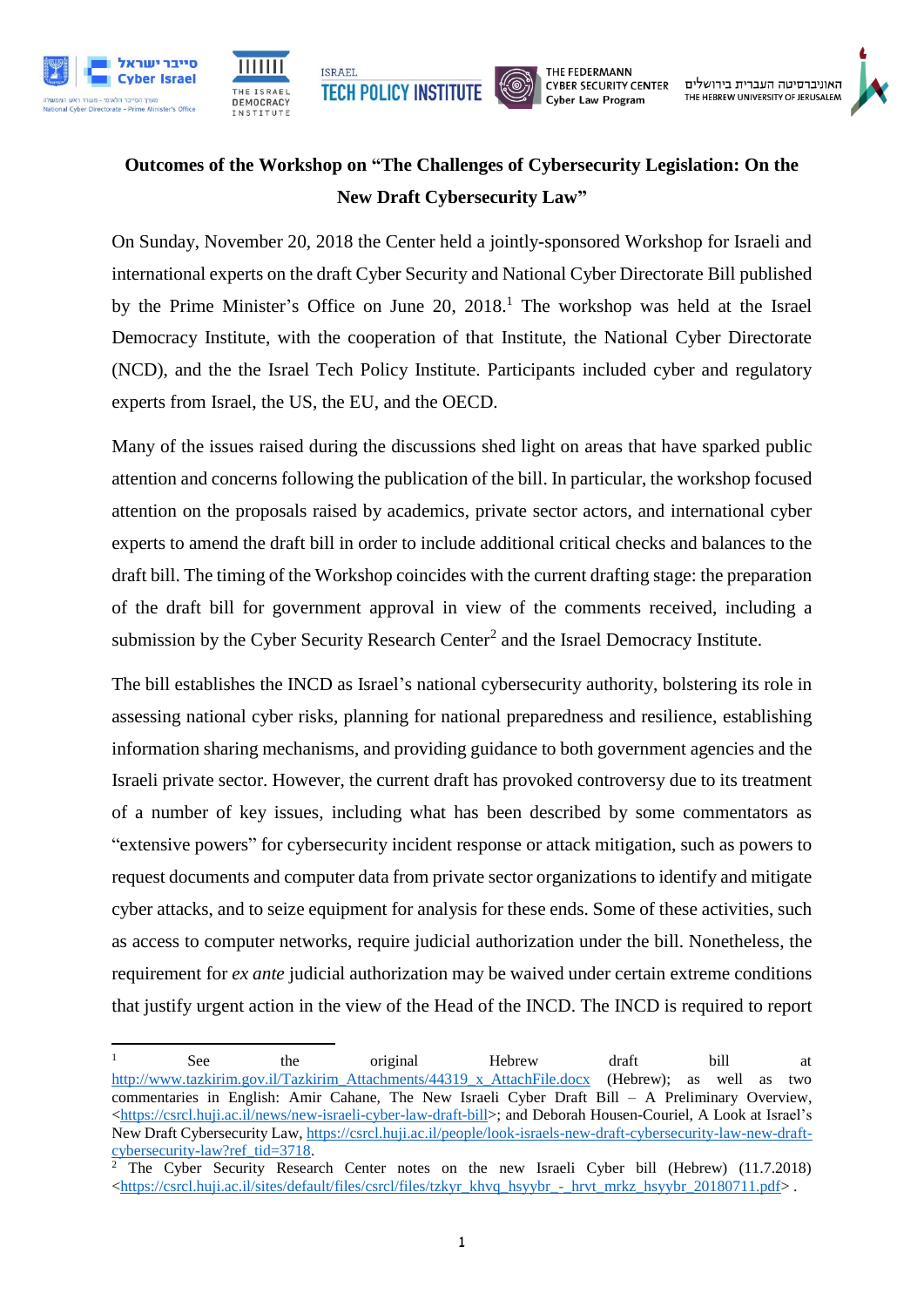





THE FEDERMANN **CYBER SECURITY CENTER** Cyber Law Program



such an urgent use of power to the Attorney General and to apply for an authorizing warrant within six hours. Public commentary around the draft bill has focused on the scope of powers it accords to the INCD, both procedurally and substantively, as well as on the degree of transparency regarding the INCD's proposed authorities.

The Workshop was opened by Professor Yuval Shany, who characterized the draft bill as an important effort to set "the rules of the game" of cybersecurity in Israel's civilian sphere, including the difficult balances needed in a democracy between national security concerns and individual freedoms. In Professor Shany's view, the apparent ease with which government surveillance can be conducted in cyberspace – as demonstrated by the Snowden disclosures of NSA surveillance in 2013 – raises particular challenges for setting boundaries for government access to computer data and oversight mechanisms.

The first presentation was made by Yigal Unna, Director-General of the INCD, who addressed the institutional mandate of the INCD as it has evolved since its inception in August of 2011. He emphasized that in Israel, as elsewhere, the legal and regulatory frameworks that apply to cybersecurity are struggling to catch up with operational needs. Unna described the four major vectors that influence security challenges and operational needs: (a) new technological capabilities that are constantly evolving and create "asymmetry" in cyber threats, (b) the advancement of computing capabilities, including "adversarial AI," (c) geopolitical challenges and threats, and (d) the undermining and erosion of trust in governmental authority in cybertargeted countries. Operationally and internally, the INCD aims for a clear division of responsibilities for carrying out its mandate of building a robust cyber domain, detection and mitigation of cyber threats to Israel, and of developing national resilience when attacks do occur.

The first panel provided the participants with an overview of various cybersecurity legal regimes. It began with an outline of the OECD Digital Policy, $3$  which emphasizes the social and economic aspects of the cybersecurity challenge. Noting that under current societal trends, digital services are becoming more and more essential to the functioning of a hyper-connected society, digital security should be viewed as an important form of risk management for essential

<sup>1</sup> <sup>3</sup> DIGITAL SECURITY RISK MANAGEMENT FOR ECONOMIC AND SOCIAL PROSPERITY: OECD RECOMMENDATION AND COMPANION DOCUMENT (2015) [<http://www.oecd.org/governance/digital-security-risk-management-for](http://www.oecd.org/governance/digital-security-risk-management-for-economic-and-social-prosperity-9789264245471-en.htm)[economic-and-social-prosperity-9789264245471-en.htm>](http://www.oecd.org/governance/digital-security-risk-management-for-economic-and-social-prosperity-9789264245471-en.htm)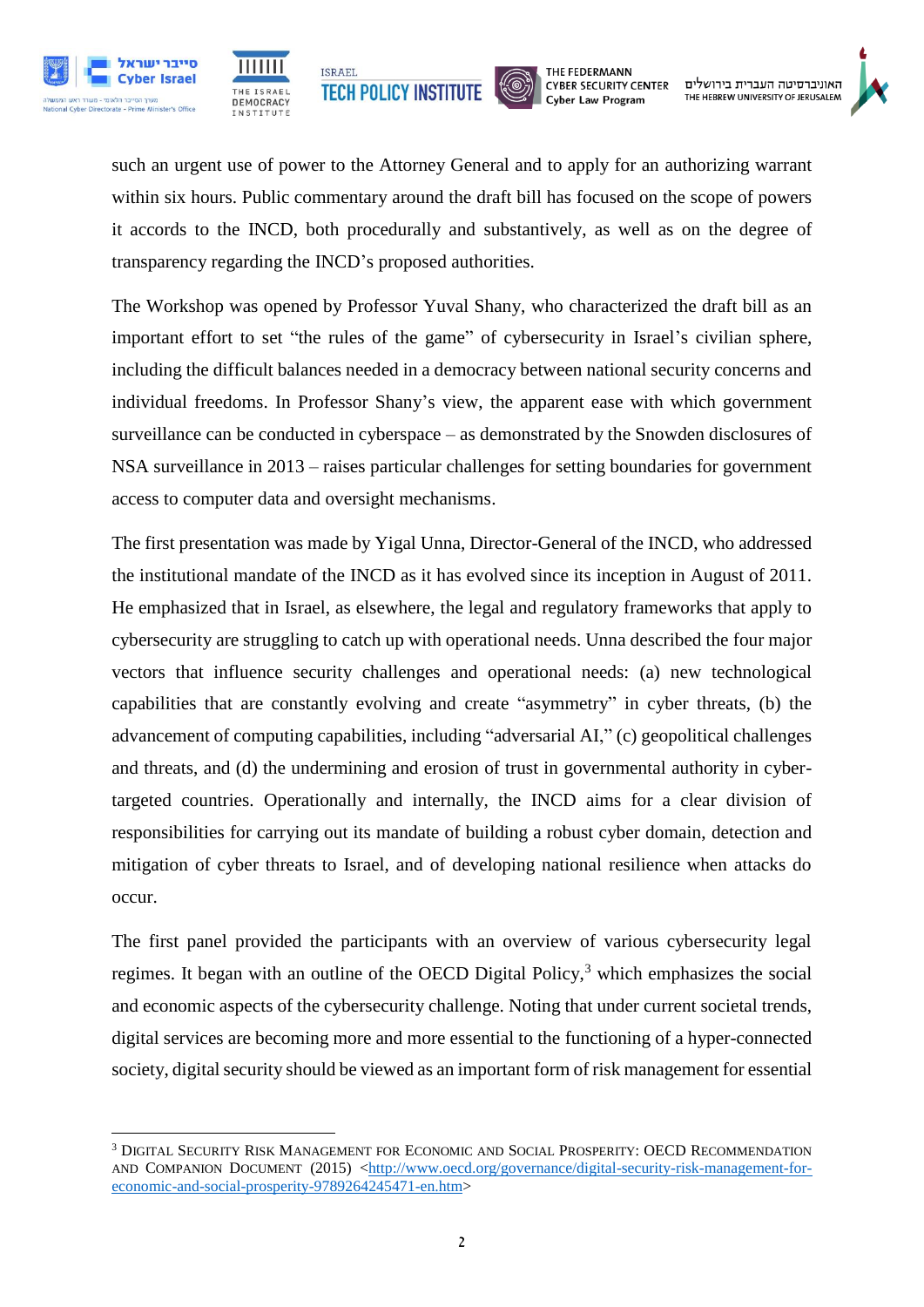







האוניברסיטה העברית בירושלים THE HEBREW UNIVERSITY OF JERUSALEM

societal functions. Having acknowledged the impossibility of eliminating all threats, we should aim to reduce them to an acceptable level to the national economy and societal functions. Governments should adopt a coherent approach to digital security risks encompassing all stakeholders, as the threats cannot be reduced by a single actor. Therefore, results are to be based on long term private-private, private-public, and public-public cooperation. In order to facilitate such cooperation, the governance must foster long-term trust, while also respecting human rights and fundamental values.

The newly-established US Cybersecurity and Infrastructure Security Agency (CISA) was presented to the Workshop as different in its approach from Israel and many European countries. CISA operates under a voluntary framework, based on cooperation from private sector entities on a consensual and non-coercive basis. A key factor in creating trust with the private sector are CISA's obligations to protect information, facilitating cooperation by providing assurances that information will not be shared with other agencies or used for regulatory purposes. CISA also offers proactive services to private companies to assess the robustness of their security.

Next, the Workshop was presented with an overview of the cybersecurity regulatory framework in Germany. The mission statement of the German cybersecurity agency, the BSI, is threefold: prevention, detection, and reaction (to threats). Unlike other key players in the field (such as the Federal Criminal Police Office (BKA), the Federal Office for the Protection of the Constitution (BfV), the Federal Intelligence Service (BND), and the Military Counterintelligence Service (MAD)), the BSI is not vested with any police or intelligencerelated powers. However, the BSI has several legal measures to protect cybersecurity. These include powers to monitor all federal communications (i.e., government communications), $4$  to operate mobile incident response teams (MRTs) subject to the respective party's request,<sup>5</sup> to issue public warnings regarding malware or security failures (subject to preliminary

**.** 

<sup>4</sup> See Act on the Federal Office for Information Security (BSI Act – BSIG), Sec.5. English translation available on

[<sup>&</sup>lt;https://www.bsi.bund.de/SharedDocs/Downloads/EN/BSI/BSI/BSI\\_Act\\_BSIG.pdf;jsessionid=83ECBFA46D0](https://www.bsi.bund.de/SharedDocs/Downloads/EN/BSI/BSI/BSI_Act_BSIG.pdf;jsessionid=83ECBFA46D09BC550E480D81259DA95C.1_cid369?__blob=publicationFile&v=4)  $9BCS50F480D81259DA95C.1$  cid369? blob=publicationFile&v=4>

 $5$  BSIG, Sec. 5a.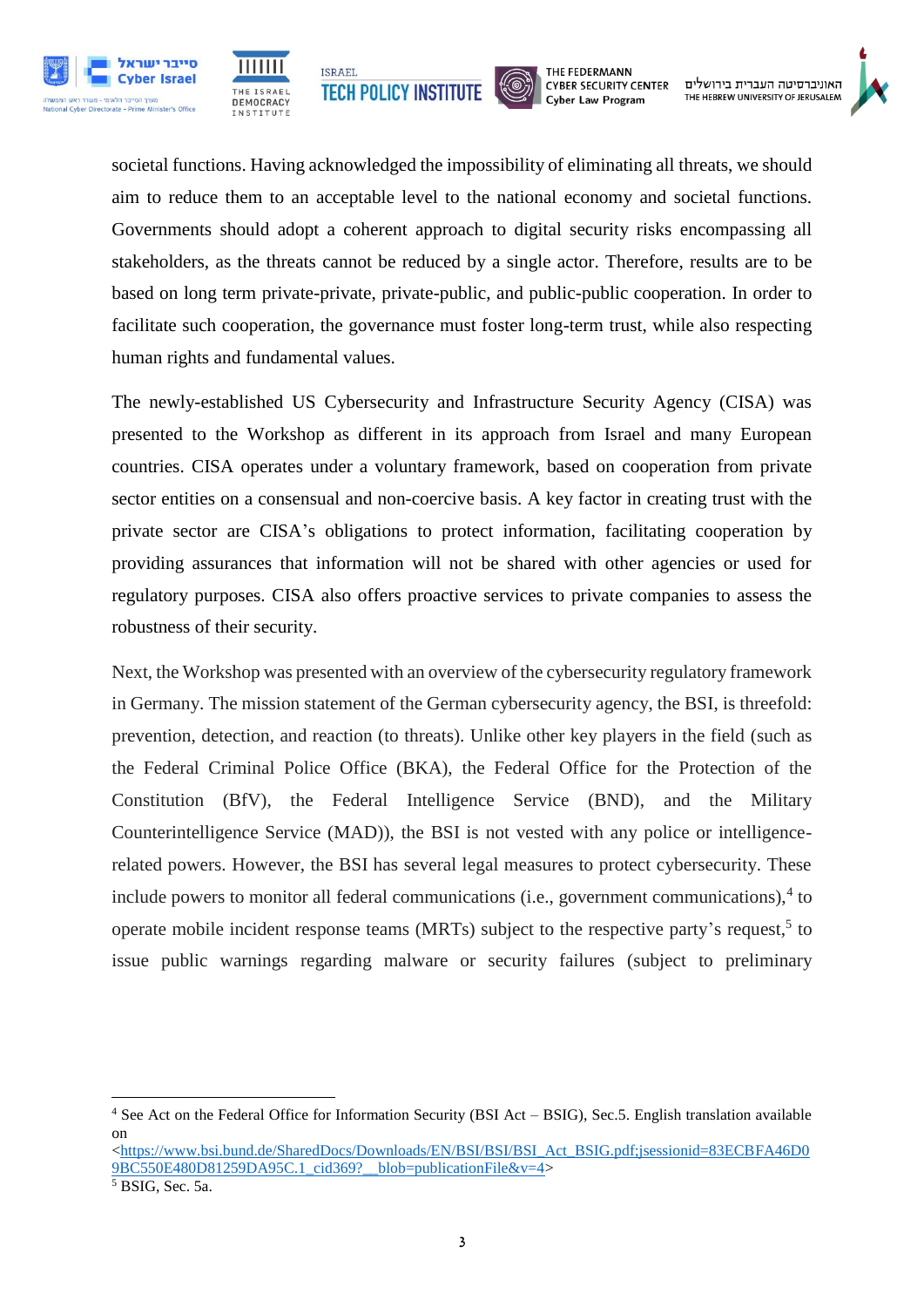





notification of the relevant parties), 6 and to reverse engineer and examine IT products and hardware for security risks.<sup>7</sup>

The cybersecurity agency of the Netherlands, the National Cyber Security Centrum (NCSC), was also briefly reviewed. The NCSC has no legislative function, nor is it vested with any supervisory or enforcement powers. It serves as an information hub, gaining trust from the private sector by having restrictions on information sharing with other government departments. Although not applicable to the NCSC directly, the Dutch intelligence oversight framework was also outlined,<sup>8</sup> in view of its possible contribution to the discussion of controls and safeguards mechanisms in the context of the Israeli draft bill.

The second panel of the day focused on dilemmas and issues arising from the intersection between cybersecurity and privacy. Acknowledging the necessity of cybersecurity, the seriousness of the threats and cybersecurity's core role in protecting privacy (as many privacy issues have been implicated by data breaches), participants raised concerns regarding aspects of the Israeli draft bill, which may endanger privacy rights and civil liberties.

Central to these concerns is the proposal in the draft bill to create an early warning information sharing system based on the monitoring of the networks of sensitive high-profile organizations. While acknowledging that the aim of the early warning system is to share information about cyber attacks and detect them at an early stage (such as in the case of spreading epediams), some participants were concerned about misuse of the system for surveillance of human activity. In case of such misuse, participants were concerned of the possible chilling effects caused by such a surveillance apparatus. Such misuse may indeed lead to chilling effects and encourage self-censorship, eventually leading to difficulties in facilitating political changes, as there might be reduced free sphere for the exchange and development of ideas. On the other hand, the INCD representatives pointed out that the protection of the cyber ecosystem from adversary misuse is a more reasonable scenario, and that effective protection is thereby afforded to basic rights, including free speech and the exchange of ideas.

**<sup>.</sup>** <sup>6</sup> BISG, Sec. 7.

<sup>7</sup> BISG, Sec. 7a.

<sup>8</sup> For an overview of the intelligence oversight system in the Netherlands, see Quirine Eijkman et al, "*Dutch National Security Reform Under Review: Sufficient Checks and Balances in the Intelligence and Security Services Act 2017"*, IVIR 2018 [<https://www.ivir.nl/publicaties/download/Wiv\\_2017.pdf>](https://www.ivir.nl/publicaties/download/Wiv_2017.pdf)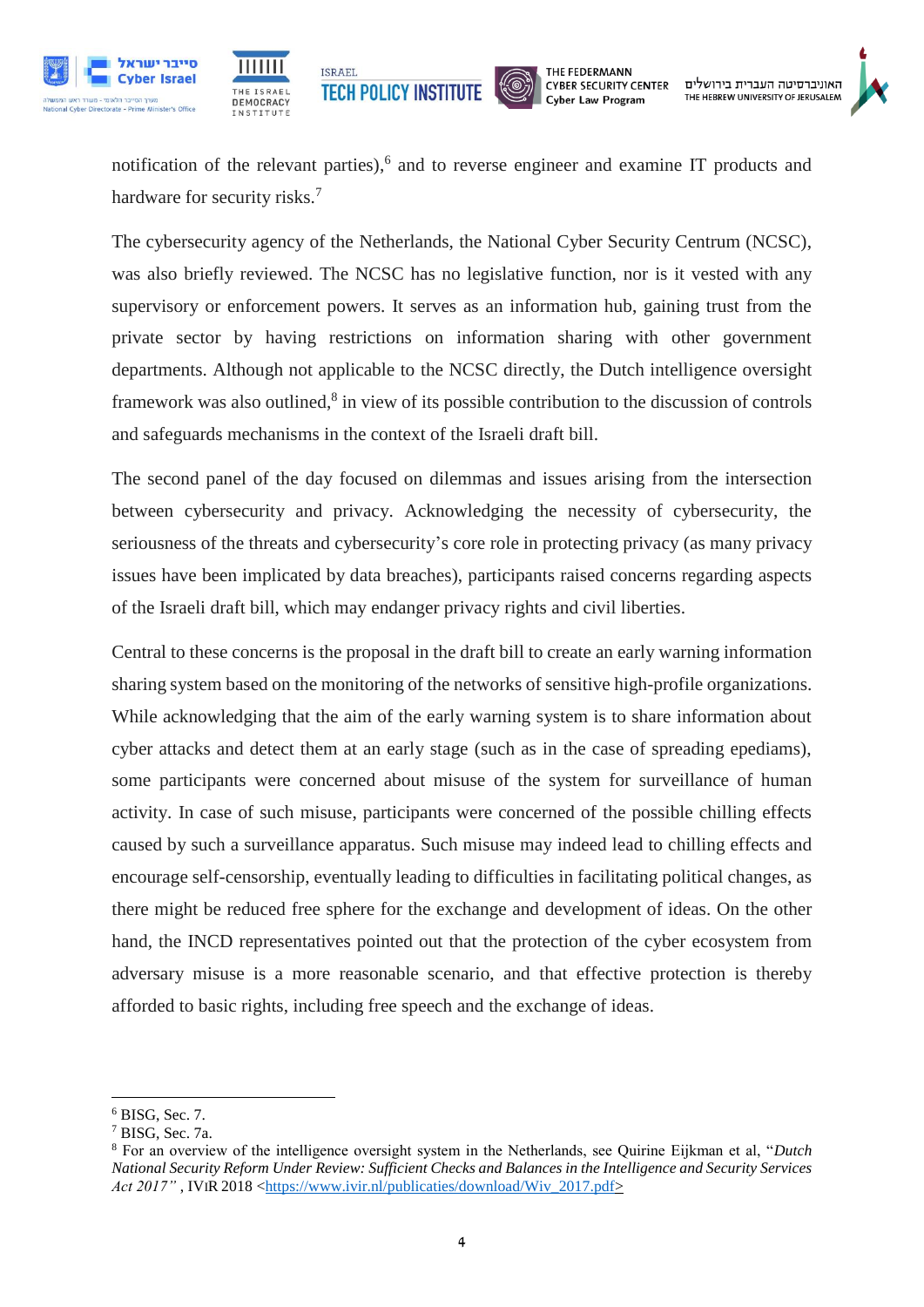





האוניברסיטה העברית בירושלים THE HEBREW UNIVERSITY OF JERUSALEM

Concerns were raised that according to possible interpretations of the draft bill it may allow for the collection of personal identifiable information, which might over time facilitate mission and intelligence creep and the use of this information by other government agencies and authorities. Further comments were made as to the possible need to differentiate between the privacy standards relevant to each regulated sector (banking, insurance, health, etc.).

Additionally, it was noted that the proposed statutory purposes of the INCD under the draft bill includes "promoting Israel as a world leader in the cyber field". <sup>9</sup> Accordingly, certain invasive powers granted to INCD thereunder should be limited to cybersecurity purposes only. This comment was disputed by the INCD representatives, noting that the preliminary conditions for use of authorities under the draft bill are more granular, effectively limiting use of powers for issues not directly related to cyberattacks. The INCD is indeed charged with the role of promoting Israeli leadership in cyber, but this task does not require using the powers in the bill.

The need to strengthen the oversight framework for INCD activities was stressed. Certain concerns about the independence of the INCD internal privacy supervisor were mentioned, as was the need for a proper mechanism for resolving conflicts between the supervisor's direct superior, the head of the INCD (or a senior NCD officer whose direct superior is the head of NCD), and the supervisor's professional guidance from the Israeli Database Registrar (in the Israeli Data Protection Authority).<sup>10</sup>

Addressing the need to facilitate trust, participants suggested strengthening external supervisory frameworks, increasing transparency, and adding more general principles (such as a strict purpose limitation) to the draft bill or another piece of primary legislation. External oversight bodies should report not only to the Prime Minister, but also to a parliamentary committee. The proposed oversight committee mandate could be expanded beyond "privacy," and it should be required to meet regularly.

However, it was also noted that cybersecurity agencies are rarely interested in content. The nature of the data collected should be taken into account while reviewing the privacy framework suggested in the draft bill. Overburdening government agencies due to misplaced

**<sup>.</sup>**  $9$  NCD draft bill, Sec. 2(b), 3(3).

 $10$  NCD draft bill, Sec.  $10(d)$ .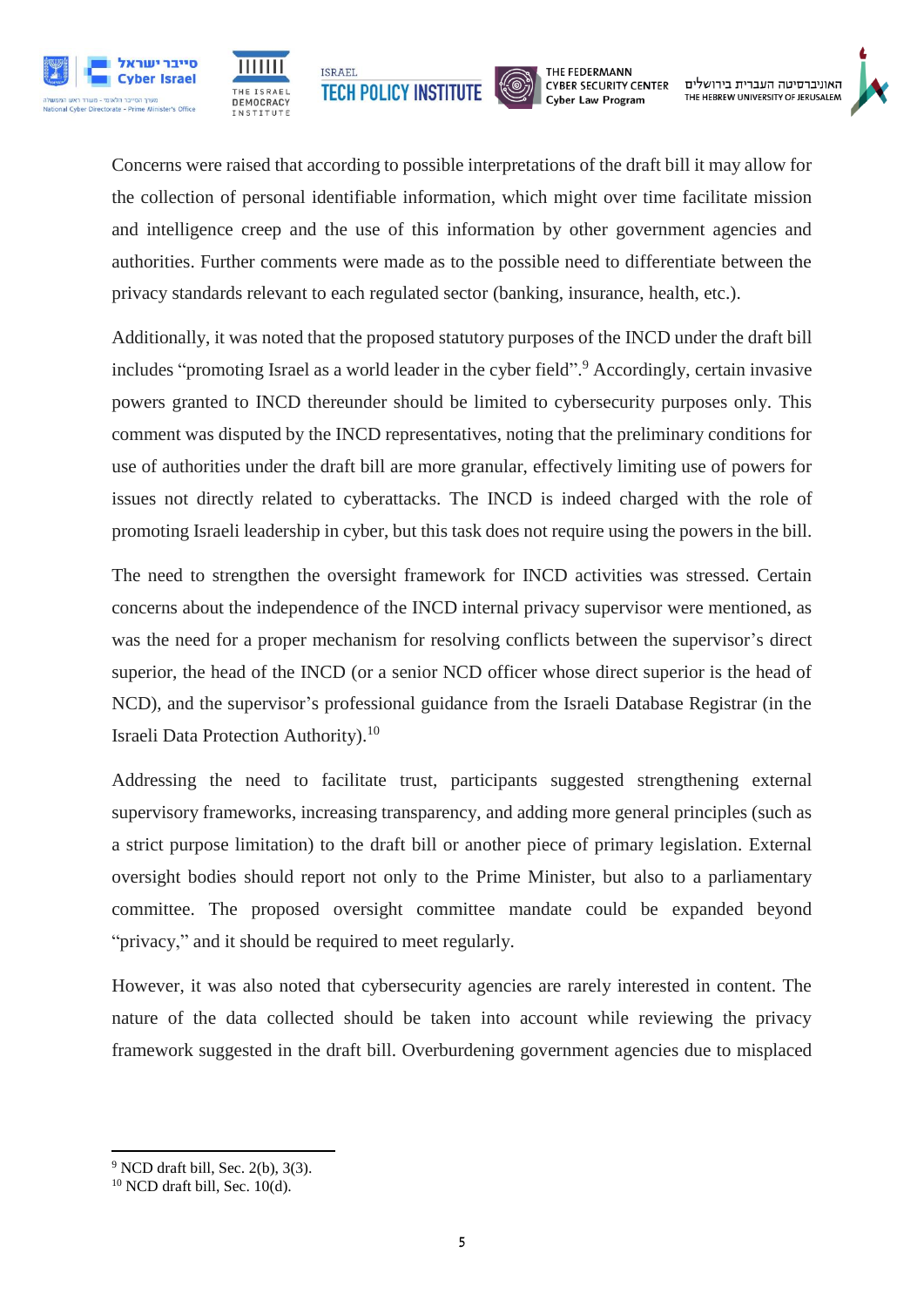





האוניברסיטה העברית בירושלים THE HEBREW UNIVERSITY OF JERUSALEM

privacy concerns may impede them from serving their purpose. Privacy by design may provide reassurance for most of these concerns.

The Workshop concluded with a summary of the key issues and discussion of new questions, moderated by Dr. Tehilla Shwartz Altshuler.

Dr. Shwartz Altshuler noted the ambiguous definition of "information of security value,"<sup>11</sup> compared to possible alternatives, wondering whether such a broad definition is necessary, and whether such information could be further misused to profile and regulate individual behavior.

Professor Lokke Moerel mentioned the need to design proper checks and balances, safeguards, and boundaries in order to address possible abuses of power, in light of the authorities proposed. Professor Tal Zarsky doubted the effectiveness of the privacy committee proposed in the draft bill, suggesting instead the inclusion of sunset clauses in the law, enabling periodic legislative review. Assuming substantial future developments in the cybersecurity field, within a decade it may prove necessary to undertake a fundamental revision of significant parts of the law.

Professor Yuval Shany described the draft bill as a direct continuation of the legal framework enabling online surveillance in Israel. In his view, these offer broad intrusive powers with weak safeguards. As the draft bill goes beyond purposes of addressing "security threats," it would be unfortunate to apply the deficient online surveillance model, comprising weak and nontransparent safeguards, in the world of cybersecurity.

The participants also debated whether the INCD should be compared with other government agencies, regulators or with the Israel Security Agency (the secret service) when discussing the safeguards applicable to data collection powers and coercive powers under the draft bill. Relating to the concerns raised regarding abuse of power, Amit Ashkenazi, the legal advisor of the INCD, stated that Israel's administrative tradition and application of administrative law principles such as purpose limitation, reasonableness, and proportionality serve as a substantial general limitation on the misuse of power and on possible intervention by the Prime Minister. He noted that several security organizations are in the Prime Minister's Office but that does not entail the ability to corrupt them, due to external governmental and internal controls.

**<sup>.</sup>** <sup>11</sup> NCD draft bill, Sec. 1.